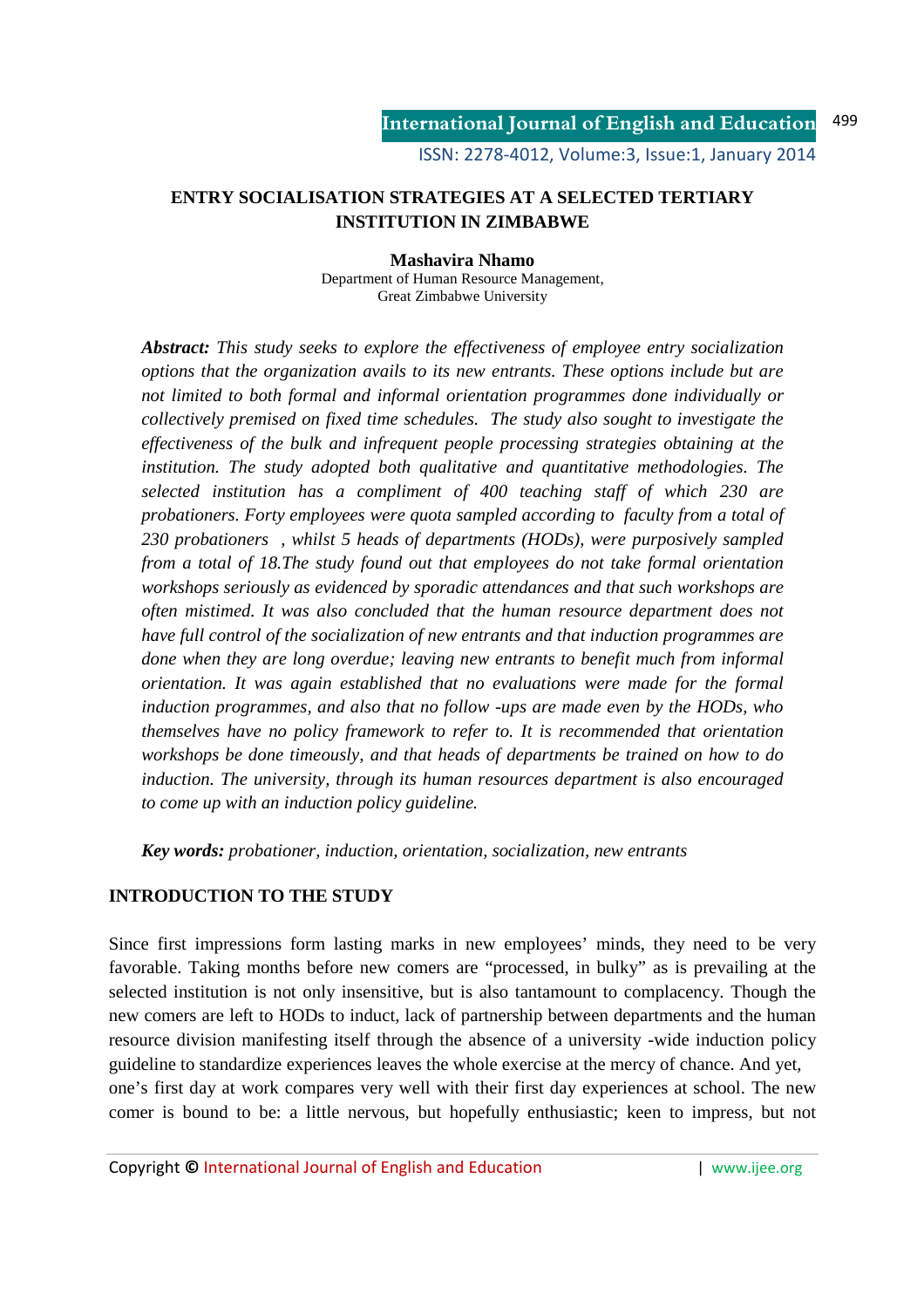wanting to attract too much attention; anxious to learn quickly, but not wanting to be deluged with names, facts and figures; hoping to fit in, but not look too 'new' and inexperienced, (Price, 2007).As such, the reception from the employer counts very much in giving the new joiner a safe landing .An organization's induction programme -being a formal attempt to welcome ,receive and introduce the new entrant- is but to ensure that the new employee is at ease.

Compton et al (2009), believes that induction (also known as orientation or socialization) may be regarded as the final phase of recruitment and selection, but also as the first phase of learning and development. Greer (1995), as cited by Mlindazwe (2009), believes that an induction programme (also known as on boarding in the USA) provides the first real work contact within the company and the first opportunity for new employees to develop an understanding of the company's norms, values and culture. It is therefore vivid that induction is closely linked to human resource process management.

Crucial as it is, induction cannot be the sole duty of one individual or area, but rather it involves a range of institution-wide and local level activities. These activities if properly aligned, provides a structure to ensure all new employees can effectively assimilate into their roles and become independently productive as quickly as possible, The Learning and Development Unit, Human Resources ,Victoria University( 2009)].Most universities have a blue print of their induction policies .A case closer home is that of Rhodes University(South Africa) ,whose induction blueprint aims at facilitating the transition of new employees into the working environment and enable them to respond effectively to new responsibilities , Rhodes University(undated). It is unfortunate to note that, although the selected institution has some guidelines for quality assurance, there is no policy to guide induction.

Despite the fact that induction is one of the most crucial interventions an organization can offer employees, most organizations still fail to offer induction to their employees, [ Fottler et al , (2000) as cited in,Mlindazwe,(2009)] . Kleynhans et al. (2006) insist that organizations neglect it because nobody really knows who is responsible for the induction programme, or because the responsible person does not have the time or the ability to run the programme. According to Carrell et al. *(*2006), as cited in Mlindazwe(2009), many organizations fail to provide induction because they do not regard anxiety and stress due to insecurity and unfulfilled expectations as the primary reason of labor turnover among new employees. The process of induction is seen as unnecessary. Thompson (2002) registers his concern about an organization's failure to induct particularly part- time staff despite their use on a regular basis.

 The global peak body for Human Resource practitioners, the Society for Human Resource Management, posit that new employees decide within the first thirty days whether they feel welcome in their organization, and as many as one in twenty five people leave their job just because of a poor or non-existent induction program, while 4% of new employees leave their

Copyright **©** International Journal of English and Education | www.ijee.org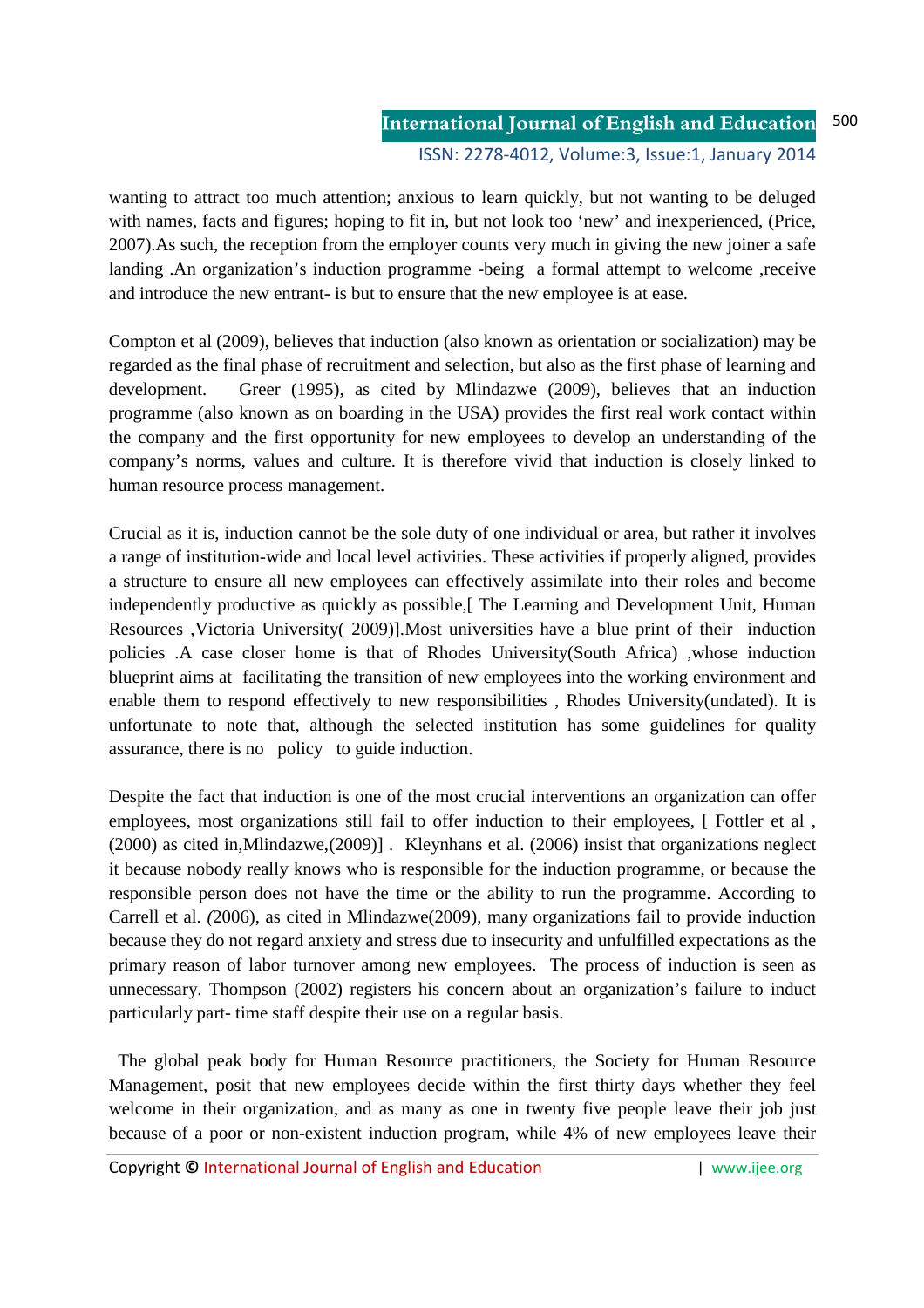#### **International Journal of English and Education** 501

ISSN: 2278-4012, Volume:3, Issue:1, January 2014

new jobs after a disastrous first day,( Jones (2008) as cited in, The Learning and Development Unit, Human Resources ,Victoria University,( 2009) . The same Unit, citing Wagner and Harter (2006), refers to a research published by the Gallup Organization, a global research-based consultancy, which has shown that engaged employees are more productive employees. The Gallup's research findings suggest that engaged employees are more profitable, more customerfocused, safer, and more likely to withstand temptations to leave, (The Learning and Development Unit, Human Resources, Victoria University, 2009).

Despite these obvious benefits, the bulk processing of new employees due to time constraints caused by a fully packed university calendar at the selected institution leads to a mistiming of the formal induction process. Most new entrants would have either navigated their way all by themselves through informal means or would have received shoddy (if at all anything would have been done) induction from their HODs, who themselves have no guidelines to follow. Since departments have no programmes to stick to, the whole process, crucial as it is, is left to the vagaries of chance.

### **LITERATURE REVIEW**

Compton et al (2009) define socialization as a process by which new employees acquire the cultural competencies that may well assist in making them successful organizational members. They regard socialization as being synonymous with induction and orientation which are the final phase of recruitment and selection but also the first phase of learning and development.

 Van Maanen and Schein (1979) perceive organizational socialization as the process by which people 'learn the ropes' of a particular organizational role. It can range from a quick trial and error method to a long process of education and apprenticeship. They regard socialization as entailing the learning of a cultural perspective that can be brought to bear on both commonplace and unusual matters going on in the workplace. For them, it "provides the individual with an ordered view of the work life that runs ahead and guides experience, orders and shapes personal relationships in the work setting, and provides the ground rules under which everyday conduct is to be managed", Van Maanen and Schein (1979).

 Van Maanen (1978) looks at three pertinent assumptions critical to the idea of employee socialization. First, and perhaps of most importance, is the notion that people in a state of transition are more or less in an anxiety-producing situation. They are motivated to reduce this anxiety by learning the functional and social requirements of their new role as quickly as possible. The second assumption he proffers is that colleagues, superiors, subordinates, clients, and other work associates can and most often do support, guide, hinder, confuse, or push the individual who is learning a new role. Indeed, they can help him interpret (or misinterpret) the events he experiences so that he can take appropriate (or inappropriate) action in his altered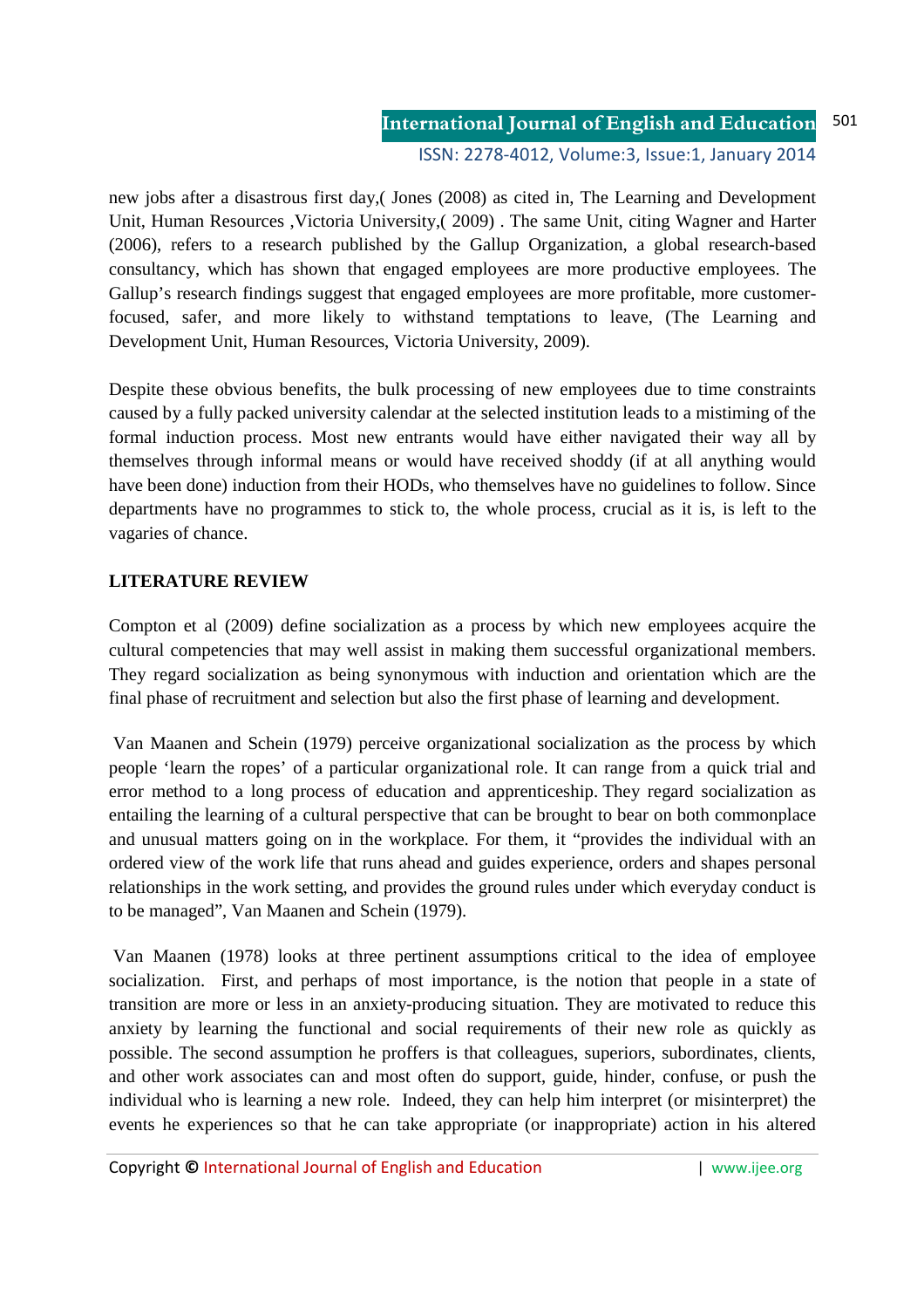situation. His third assumption is that the stability and productivity of any organization depend in large measure on the way newcomers to various organizational positions come to carry out their tasks. 'When positions pass from generation to generation of incumbents smoothly, the continuity of the organization's mission is maintained, the predictability of the organization's performance is left intact, and, in the short run at least, the survival of the organization is assured', Van Maanen (1978).

# **Reasons for Induction**

Since induction is regarded as being synonymous with socialization, (Compton et al, 2009), a brief analysis of the benefits of induction could be necessary. The Australian Veterinary Association Practice Management (AVAPM) staff orientation guide of (2006-9) gives the following legal reasons for induction:

- Legal responsibility for ensuring a safe work environment exists and that employees should know requisite safety procedures
- Legal responsibilities for ensuring all employees are aware of the performance standards required. This is essential so that, 'newcomers know what these performance criteria are, and feel that they are making a valued contribution, as well as ensuring that their colleagues have the same perception', (Cooper-Thomas and Anderson 2006).
- Legal responsibilities for ensuring all employees are aware of company policies regarding sexual harassment and anti discrimination policies:

The other reasons are that transition from school or university is made easier for employees with limited work experience and that employees adapt to the job and work environment more quickly, thus reducing disruption and restoring productivity, (Compton et al 2009). Butler (2008), Wells (2005) and Wesson and Gogus (2005) cited in Hendricks and Louw-Potgieter (2012) maintain that new employees are most vulnerable during the first few weeks of employment and poor induction significantly raises the risk of turnover. Therefore, it is paramount that institutions have mechanisms in place to capitalize on early optimism and imprint the employer's brand of how the organization functions (Derven, 2008). The indirect costs of early departure of a newly hired executive, (Wells, 2005) or labour turnover, (Derven, 2008; Friedman, 2006) could be reduced by a good induction programme, (Hendricks and Louw-Potgieter, 2012)

Hendricks and Louw-Potgieter (2012), insist that induction programmes not only benefit organizations, they also offer significant benefits to employees. Derven (2008) agrees that induction reinforces a new employee's decision to join the organization and fosters a feeling of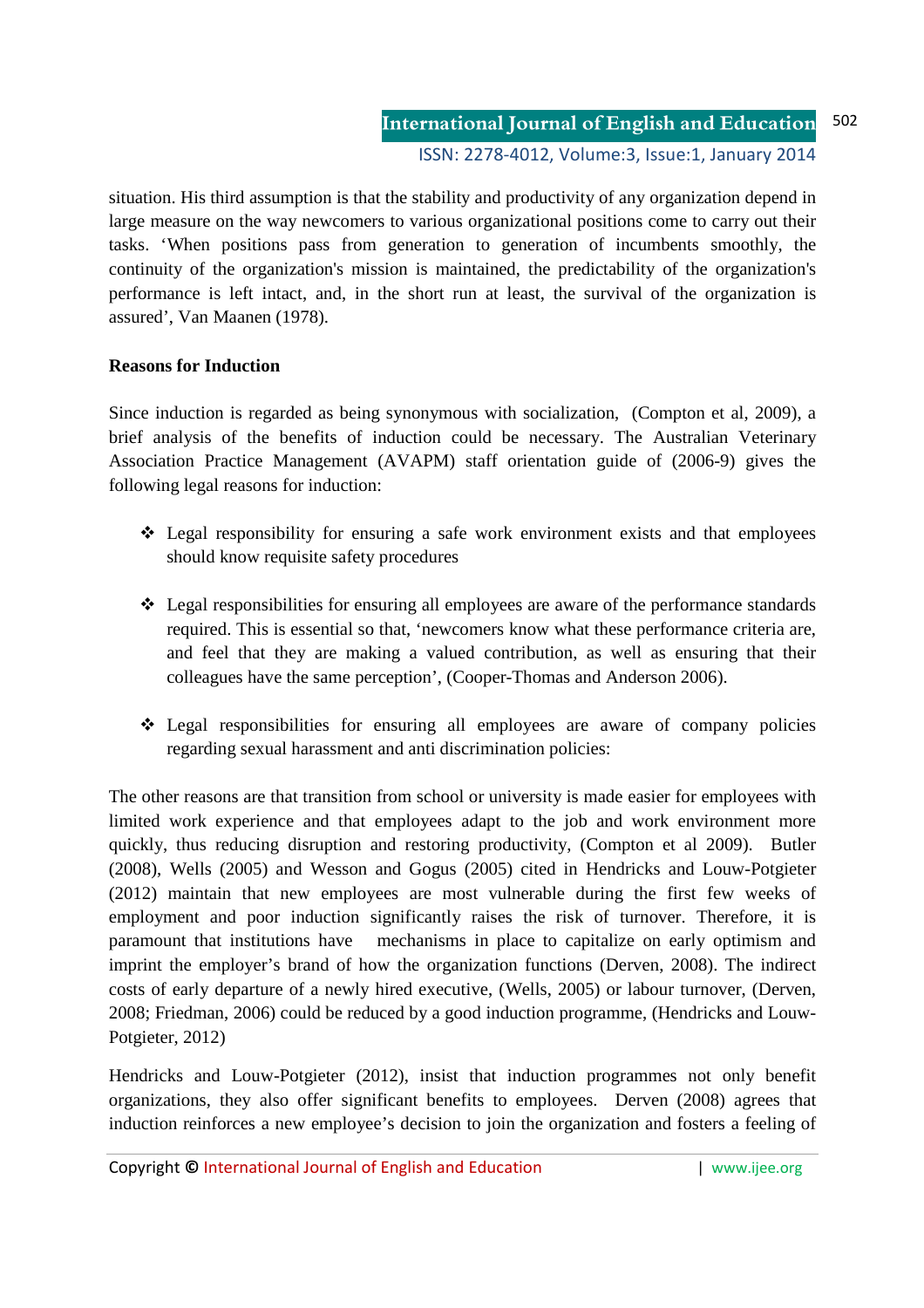belonging. Wanous & Reichers, (2000) as cited by Hendricks and Louw-Potgieter (2012) ,posit that a well-organized induction programme will aid staff in dealing with anxiety by providing them with coping strategies like goal setting and planning during one of the most stressful times in their organizational life.

# **Socialization Models**

Socialisation can be conceptualized as a process made up of three stages: prearrival, encounter, and metamorphosis, Robbins et al ,(2010).The first stage encompasses all the learning that occurs before a new member joins the organization ;with the second stage according the new employee a chance to confront the possible dichotomy between expectations –about the job, the co-workers, the 'boss', and the organization in general-and reality, Robbins et al (2010).The last stage involves the new employee changing and adjusting to the job ,work group, and organization. The more management relies on socialization programmes that are formal, collective ,fixed ,serial and emphasize divestiture, the greater the likelihood that newcomers' differences and perspectives will be stripped away and replaced by standardized and predictable behaviors,( Robbins et al 2010).They proceed interestingly though ,to note that careful selection by management of newcomers' socialization experiences can-at extreme-create conformists who maintain traditions and customs, or inventive and creative individuals who consider no organizational practice sacred

Van Maanen and Schein's (1979) tactics model is also key in our quest to understand socialization within organizations. Cooper-Thomas and Anderson (2006) posit that Van Maanen and Schein (1979) proposed that different combinations of these tactics cumulatively result in different newcomer role orientations, ranging from a custodial orientation through innovation to the content or remit of the role. The six tactics as cited by Cooper-Thomas and Anderson (2006), each of which is bipolar, are:

(1) Collective – individual (whether newcomers are socialized in groups or individually).

(2) Formal vs informal (whether or not newcomers are segregated from insiders during socialization).

(3) Sequential vs random (whether or not newcomers are told explicitly about the Sequencing of planned socialization events).

(4) Fixed vs variable (whether or not there is an explicit, fixed timetable for

completing the various socialization stages).

(5) Serial vs disjunctive (whether or not previous job incumbents are available as role models for newcomers).

(6) Investiture vs divestiture (whether or not newcomers receive positive social support from insiders).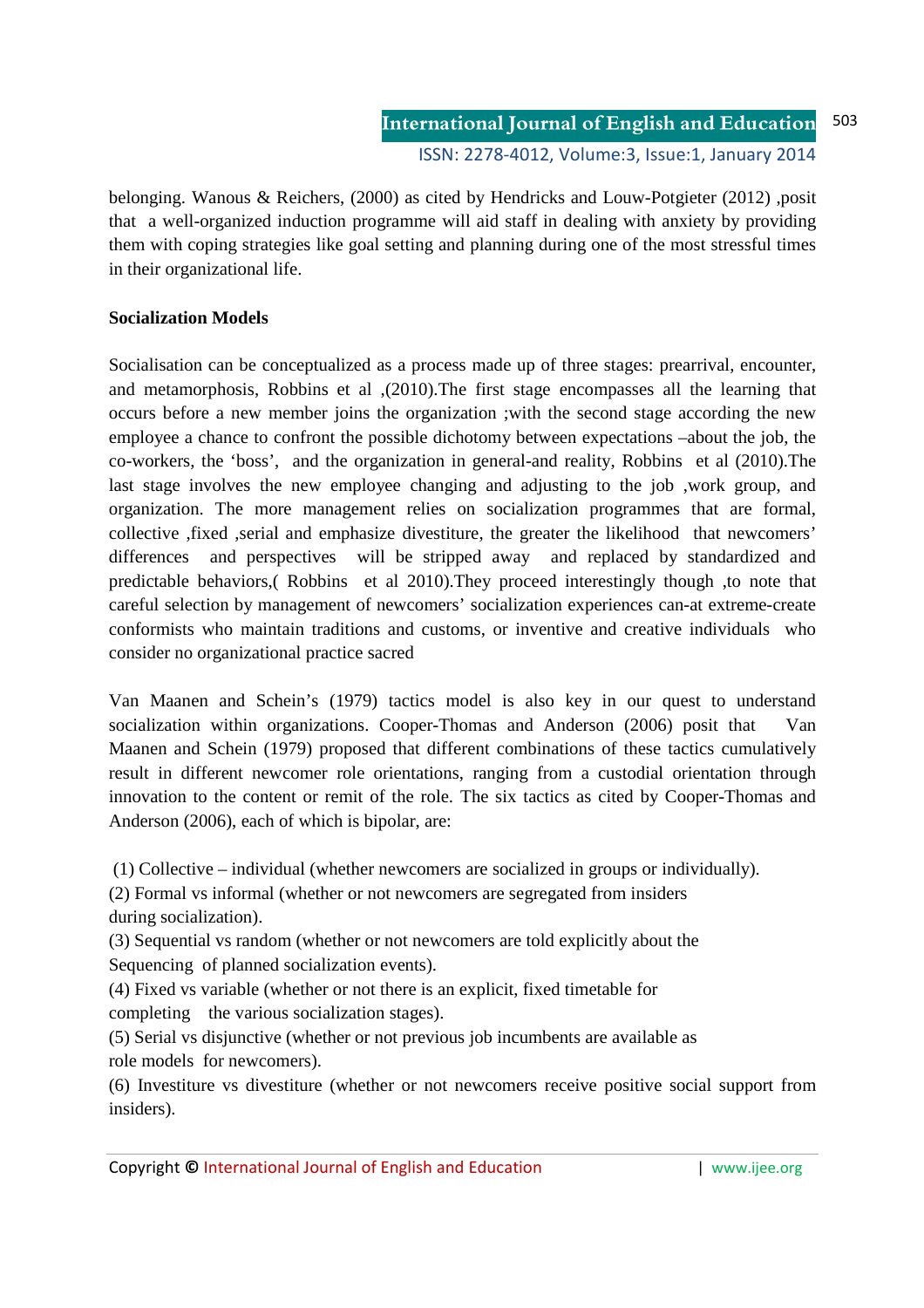# **STATEMENT OF THE PROBLEM**

This study seeks to explore the effectiveness of employee entry socialization options that the organization avails to its new entrants. These options include the two modes of formal and informal orientation programmes done to individuals or to groups. The formal, but 'bulk processing' of personnel at the institution is not only mistimed, but lack ownership since it is run by a unit of the human resource department and another teaching unit. To further complicate the issue, there is not even a formal policy to guide and enforce induction by departmental heads, who often shun the process, giving new employees a 'rough landing'. Of interest again, are cases of lecturers failing to meet tenure requirements after their three- year probationary period -could this be attributed to poor orientation?

### **RESEARCH OBJECTIVES**

The research intends to:

- $\triangleleft$  explore the effectiveness of entry socialization options practiced at the university
- $\cdot$  unravel new employees perceptions regarding their orientation
- $\triangle$  encourage human resource departments to come up with an induction blueprint for the institution
- $\cdot$  suggest ways through which orientation programmes could be made effective.

# **RESEARCH METHODOLOGY**

### **Research design**

The study adopted a case study design .Case study research was chosen because it aims to generate an intensive examination of a single case, Ryman and Bell (2007).They believe that although many researchers emphasize that they are interested in the detail of a single case, they do sometimes claim a degree of theoretical generalizability on the basis of it.

### **Methodology**

To measure the effectiveness of entry socialization options practiced at the university and unravel new employees' perceptions regarding their orientation, the researcher used questionnaires administered to both probationary employees and human resource assistants. Structured interviews were used on HODs and on the Deputy Registrar (human resources) to find ways through which orientation programmes could be made more effective.

### **Sample**

 The selected institution has a staff compliment of 400 teaching staff of which 230 are probationers. Forty (40) employees were quota sampled by faculty from a total of 230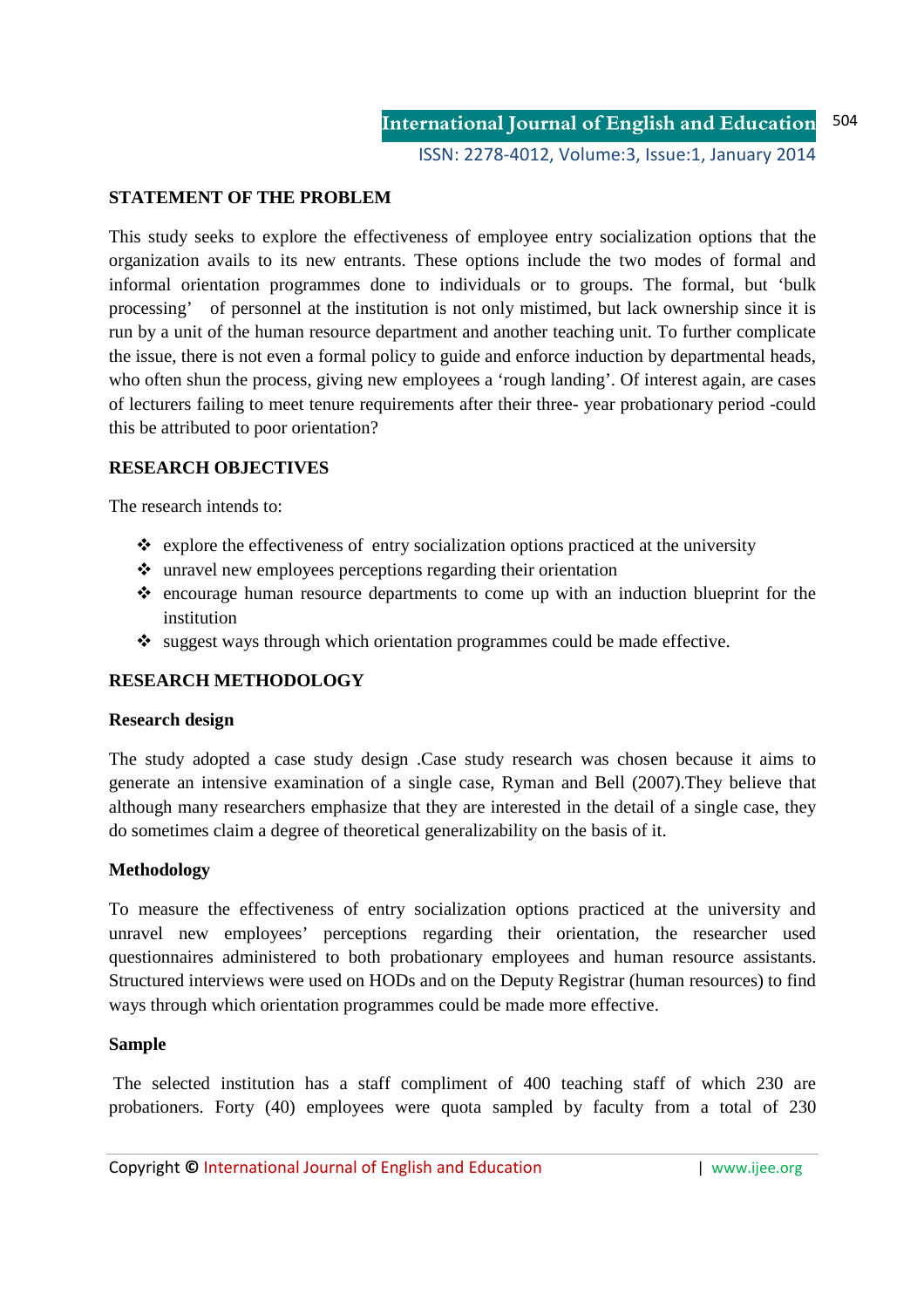probationers(less than 3 years in service), whilst 5 HODs were purposively sampled from a total of 18.Three (3) human resource assistants were randomly sampled from a total of six.

# **RESEARCH FINDINGS AND DISCUSSION**

The major themes and research findings relevant to this study are discussed below.

# **The Designation-Sex Profile of Respondents**

The research drew respondents from both sexes. Table 1 below summarizes the designation-sex profile of respondents:

| Designation                 | Male          | Female |
|-----------------------------|---------------|--------|
| Deputy registrar (HRM)      |               |        |
| Human Resource Assistants   | $\mathcal{D}$ |        |
| <b>Heads of Departments</b> |               |        |
| Lecturers on probation      | 30            | 10     |
| Total                       |               |        |

*Table 1 showing the designation-sex profile of respondents* 

The sample for the research comprised 21.9% of the total population. Males were the modal sex, suggestive of some glass ceiling syndrome.

# **Role of the HR Department**

The deputy registrar- human resources and his assistants, indicated that their individual orientation of employees cover the very basic organizational information, with finer details left for the line managers. Also covered are issues to do with their duties and their job title .Booklets covering their terms and conditions of service are later sent by mail. While the institution has a booklet on terms and conditions of service, there is no induction guideline as yet. Each HOD therefore falters and flounders along the way leaving joiners at the deep end. Price (2007), believes that raw recruits would be left anxious and vulnerable, forced to make sense of new surroundings and learn correct procedures the hard day. He proceeds insisting that many managers would regard this approach with favor: after all, this was how they learned to cope and get to grips with the business. If the new recruits decide to soldier on, 'there is a considerable risk of them becoming disillusioned', or developing bad habits,( Price 2007).

The researcher also established that the institution provides a fixed socialization process whereby new recruits are given exact knowledge of the time it will take them to complete a given step. The time of transition is standardized, Van Manaaen (1978).Probationary period for recruits ends after three years of joining; at which time the recruits should have met the following: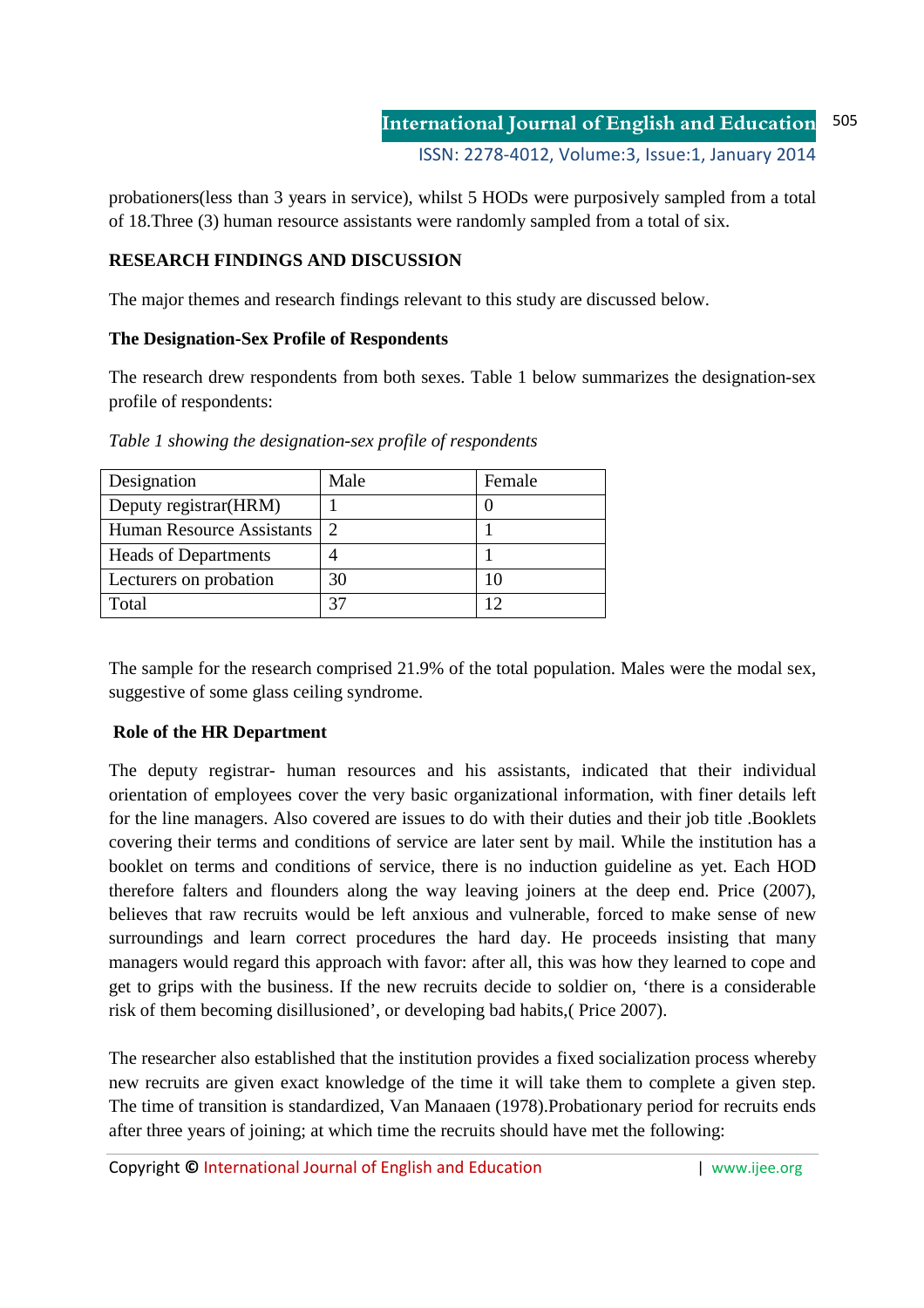- satisfactory teaching
- satisfactory research, and
- satisfactory university service

It is the duty of the HR department to notify probationers in time to be ready for tenure considerations. Sixty percent, (60%) of the HODs interviewed admitted that the HR department often delays to notify probationers about the expiration of their probationary period. However, human resource assistants attributed this to understaffing. About ninety eight percent, (98%) of probationers and all human resource assistants assented to the fact that, failure by probationers to meet tenure requirements could be attributed to other variables other than poor orientation.

### **Formal Socialization**

 Van Maanen (1978) maintain that while formal processes work on preparing a person to occupy a particular status in the organization, informal processes, on the other hand, prepare a person to perform a specific role in that organization. From this standpoint, he insists that formal socialization processes are often only the "first round" of socialization. At the selected institution, formal induction programmes are done collectively, at least twice a year. Eighty percent (80%), of the respondents admitted that they received formal induction two months or more after their arrival at the institution. Schuler (1987), however opines that if orientation is done earlier, the more effective it becomes; and that for large organizations orientation programmes could be done every week. Such delays, as experienced at the institution, could risk employees getting inaccurate information about the institution and that would not be in the best interests of both the employee and the institution. Their induction programme normally consists of a three-day workshop in which both teaching and non-teaching staff are addressed for a day, after which the teaching staff have to remain for the remaining days. However, Penzer (1973) cited in Hendricks and Louw- Potgieter (2012), recommends that induction groups should be heterogeneous in job function but homogeneous in job level. They proceed to maintain that combining individuals of high and low job authority levels makes both groups uncomfortable. Respondents (60% of probationers and all human resource assistants) admitted that pertinent issues are addressed during the workshop. The history of the institution, its organograms, strategic plans, handling of examinations, conditions of service, and how to teach large classes are amongst the issues discussed during the workshop. Though the new lecturers considered the programme to be relevant, 90% of them concurred that the programme would be mistimed. Ideally, these programmes should take place after the first day of work and before the end of the first week, with activities spread over two to three hours each morning, [ Penzer(1973) as cited in Hendricks and Louw-Potgieter(2012)]. D'Aurizio (2007), cited by the same authors, also insist that the length of an induction programme should vary between one and two weeks. An employee's first day impressions are enduring impressions. It is essential to make the new staff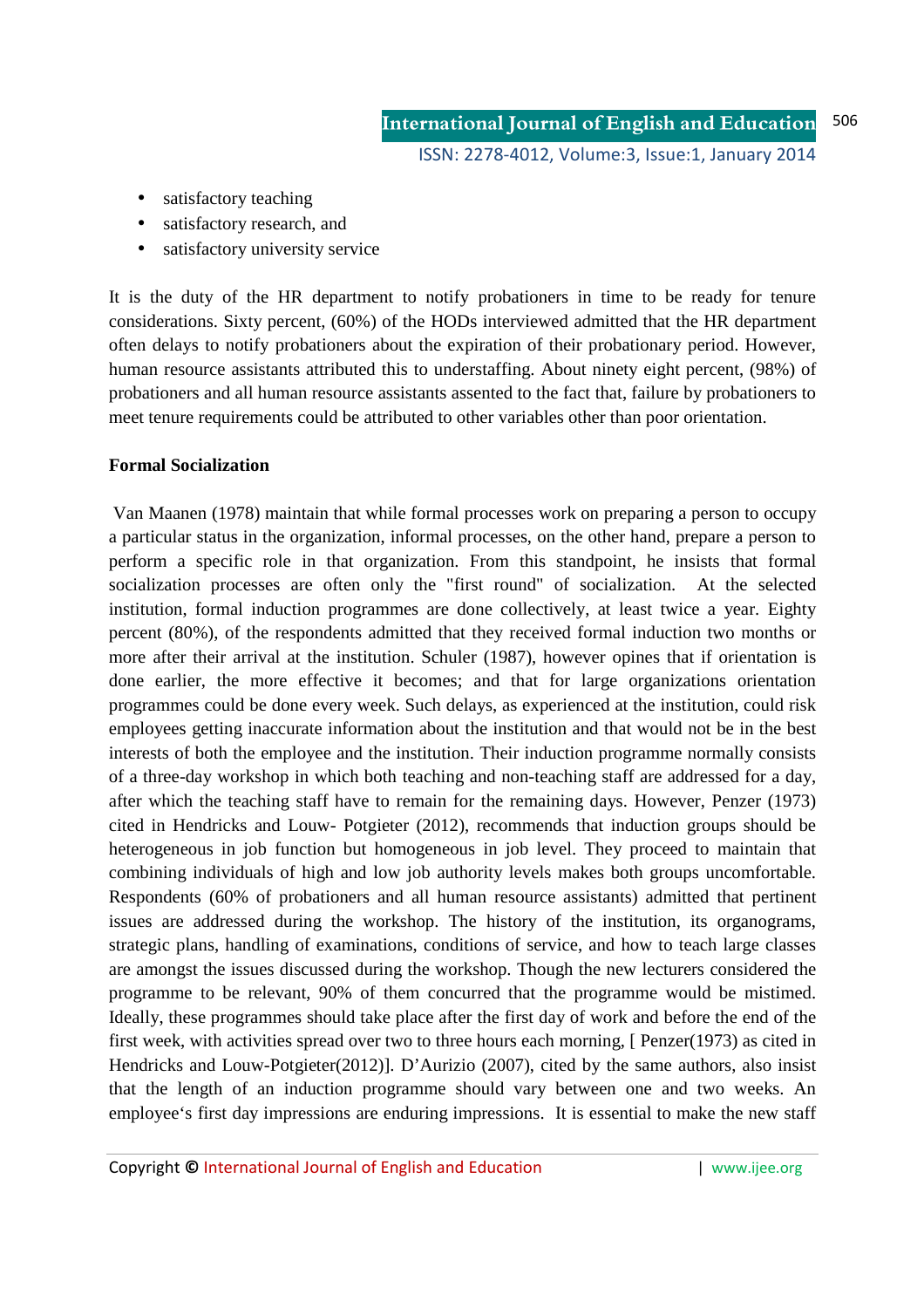member welcome from the onset as positive socialization, or lack of, substantially impacts on a person's attitude to their work and in turn the organization , (The Learning and Development Unit, Human Resources ,Victoria University 2009). Attendances also become compromised since the workshops are penciled during busy periods of a semester. Respondents concurred with the fact that,it has also been observed that while morning sessions are well attended, afternoon ones are scantly attended. The programme is often heavily congested, further compromising its effectiveness. No evaluation forms have been administered to participants to gauge the workshop's effectiveness. Gerber et al. (1998) posit that evaluation of an induction programme and follow-up on the induction process is necessary to check whether the new employee is coping. This goes a long way in assisting joiners in the integration process. Lack of crucial participant feedback further puts the whole exercise into disarray.

### **Individual Socialization**

This socialization is presumed to be done by HODs, even though all HODs interviewed concurred that there is no blueprint to guide them and even standardize experiences .Eighty percent( 80%) of HODs interviewed admitted to always refer to their ordinance on academic staff grading ,tenure and promotions for information .All HODs admitted that they use their offices for the induction ,with each session not lasting more than half an hour ,after which the new employee is taken on a familiarization tour of the department's infrastructure and personnel ,before he is dumped into some office –to see the HOD's face during some meeting or in the corridors, or unless something pressing crops up. Of the forty probationers, 90% of them concurred that they received a great deal of information on how to play the game from their informal networks in the departments. This confirms Derven,( 2008)'s assertion as cited in Hendricks and Louw-Potgieter(2012) , that employee integration could be fostered by means of a social network tool which enables new employees to meet and interact with other employees with similar interests or jobs . New employees could, thus, create their personal profiles by means of this tool and communicate information regarding their professional and personal lives to other co-workers with the intention of further social interaction [HR-focus( 2007)cited by Hendricks and Louw-Potgieter(2012)] .

### **Random vs Serial Socialization**

Robbins et al (2010), regard serial socialization as characterized by the use of role models who train and encourage the newcomer, through programs like mentoring for instance. They insist that in random socialization, role models are deliberately withheld-new entrants are left on their own to figure things out. All HODs agreed to the suggestion that they will ultimately leave the recruits in the hands of a subject coordinator. About ninety five percent (95%) of the probationers admitted that their coordinators and the other members of the workgroup had to assist the recruits metamorphosize largely through informal means. Sixty five (60%) of probationers maintained that they benefited much from the informal forms of socialization and also that they infrequently visited the HOD's office for guidance. Van Manaaen (1978) however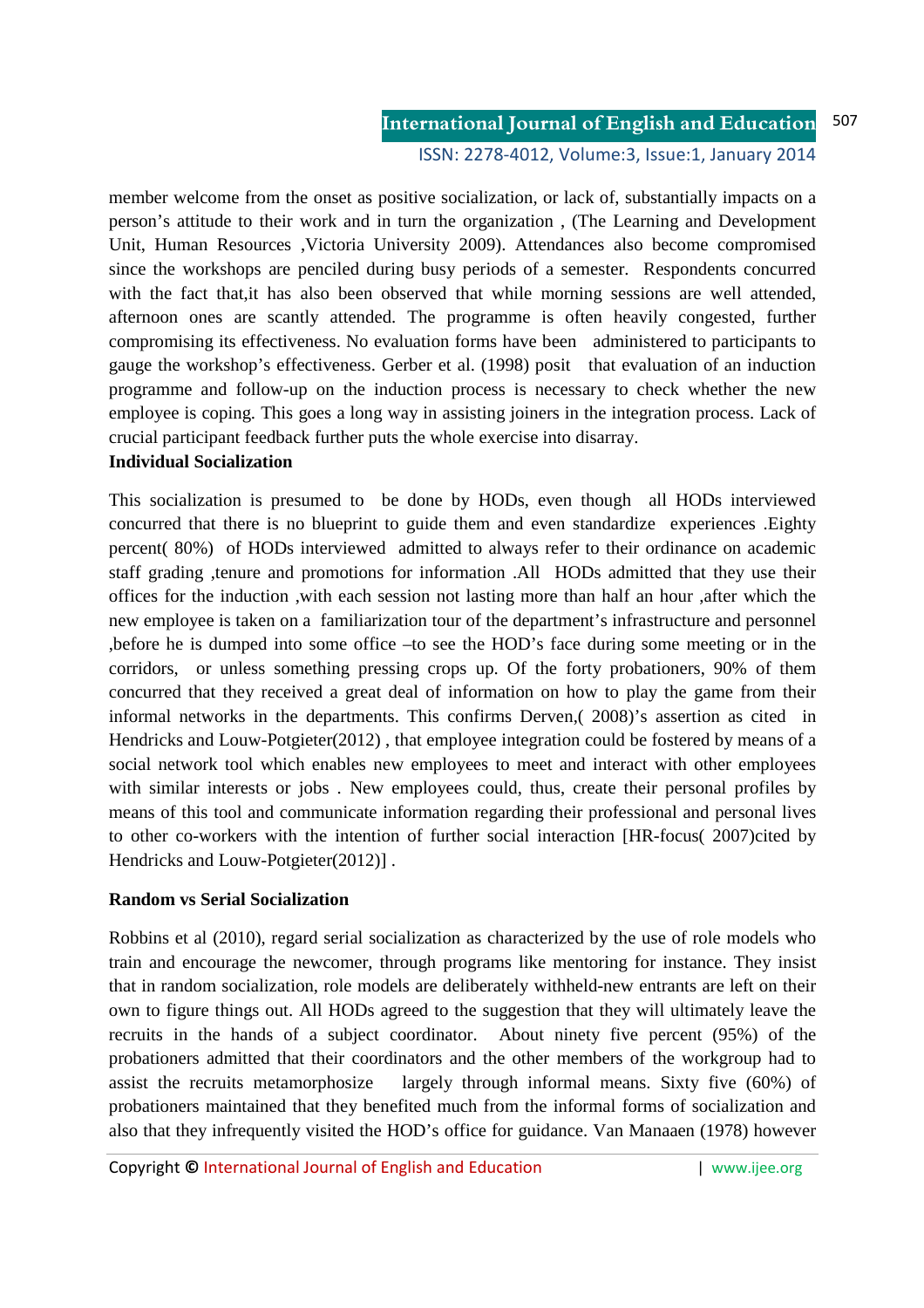observes that outcomes in these one-on-one efforts depend on the affective relationships that may or may not develop between the apprentice and his 'master'. He proceeds to say that in cases of high affect, the process works well and the new member internalizes the values of the particular role he is eventually to play quickly and fully. However, when there are few affective bonds, the socialization process may break down and the transition may not take place, Van Manaaen (1978). However, there is no guarantee, though, that the direction provided by the informal approach will push the recruit in the right direction so far as those in authority are concerned, (Van Manaaen 1978).

# **CONCLUSION**

From the weight of evidence gathered, it can be concluded that the human resource department does not have full control of the socialization of new entrants and that induction programmes are done when they are long overdue; meaning to say that new entrants often find themselves at the deep end, left to benefit much from informal orientation. It was also established that no evaluations are made for the formal induction programme, and also that no follow –ups are made even by the HODs, who themselves have no guidelines to follow. The researcher can safely conclude that though the induction process is far from being perfect, failure by probationers to meet tenure requirements could not be attributed to poor orientation since informal slogans like , 'Publish or else you perish!', have embedded themselves strongly in the institution 's culture.

### **RECOMMENDATIONS**

In light of the above conclusions, the following recommendations could be made:

- $\cdot \cdot$  the HR department should have full control of employee socialization, and work towards, producing a handbook that can be used by employees if they need additional information after orientation is over,
- $\cdot$  an induction policy to guide management on how to do orientation should be crafted as a matter of urgency,
- HODs should also undergo basic training on how to do induction,
- $\triangle$  given the size of the institution and its prevailing rate of growth, orientation programmes should be carried out more frequently-at least four times a year,
- since employees are an important source of feedback ,questionnaires or interviews could be done with random samples of new entrants,
- $\triangleleft$  further research could be done to further probe into the implications of poor orientation,
- further research could also be done to further probe tenured employees' experiences during their own socialization.

### **REFERENCES**

Bryman .A & Bell.E,(2007),business research methods,Oxford University Press,New York